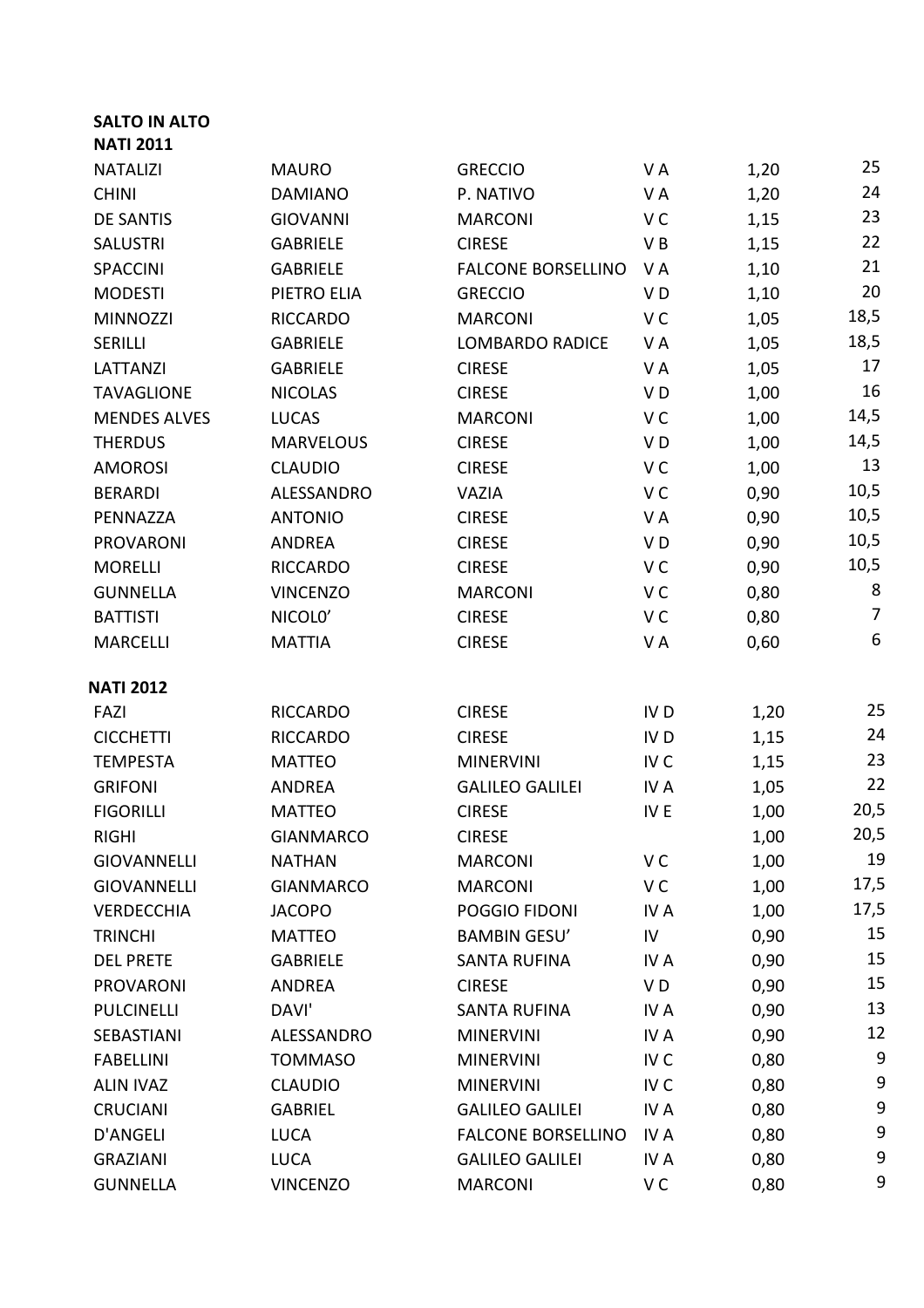| <b>POLLETTI</b>                | <b>FILIPPO</b>       | <b>CIRESE</b>             | IV <sub>E</sub>  | 0,80 | $\boldsymbol{9}$        |
|--------------------------------|----------------------|---------------------------|------------------|------|-------------------------|
| <b>LAMB MOZZETTI</b>           | <b>ALEXANDER</b>     | <b>CIRESE</b>             | III <sub>B</sub> | 0,80 | 5                       |
| <b>MARCELLI</b>                | SAMUELE              | <b>CIRESE</b>             | IV <sub>C</sub>  | 0,70 | $\overline{\mathbf{4}}$ |
| <b>MARCELLI</b>                | <b>MATTIA</b>        | <b>CIRESE</b>             | VA               | 0,60 | 3                       |
| <b>SALTO IN ALTO NATI 2013</b> |                      |                           |                  |      |                         |
| <b>CANTONETTI</b>              | <b>GABRIELE</b>      | <b>VAZIA</b>              | III <sub>D</sub> | 1,15 | 25                      |
| <b>NOVELLI</b>                 | SAMUELE              | <b>CIRESE</b>             | III <sub>B</sub> | 1,05 | 24                      |
| <b>GIOVANNELLI</b>             | NICOLO'              | <b>MINERVINI</b>          | III C            | 1,00 | 23                      |
| <b>MONTORIO</b>                | <b>RICCARDO</b>      | <b>VAZIA</b>              | III <sub>D</sub> | 1,00 | 22                      |
| <b>IMPERATORI</b>              | <b>KEVIN</b>         | <b>FALCONE BORSELLINO</b> | III A            | 0,90 | 20,5                    |
| <b>MITROTTI</b>                | <b>ALBERTO</b>       | <b>MARCONI</b>            | III A            | 0,90 | 20,5                    |
| <b>AVICENNA</b>                | <b>EDOARDO</b>       | <b>LOMBARDO RADICE</b>    | III B            | 0,90 | 19                      |
| <b>SEVERONI</b>                | <b>FEDERICO</b>      | <b>CITTADUCALE</b>        | III              | 0,90 | 18                      |
| <b>RAZZANO</b>                 | <b>SIMONE</b>        | <b>MINERVINI</b>          | III <sub>B</sub> | 0,80 | 16,5                    |
| <b>SERILLI</b>                 | LEONARDO             | <b>PASCOLI</b>            | III A            | 0,80 | 16,5                    |
| <b>PITONI</b>                  | LEONARDO             | <b>MARCONI</b>            | III A            | 0,70 | 15                      |
| <b>SASSI</b>                   | <b>LUCA</b>          | <b>VAZIA</b>              | III <sub>D</sub> | 0,70 | 14                      |
|                                |                      |                           |                  |      |                         |
| <b>SALTO IN ALTO NATI 2014</b> |                      |                           |                  |      |                         |
| <b>LUNARI</b>                  | PIERFRANCESCO        | <b>FALCONE BORSELLINO</b> | II B             | 0,80 | 25                      |
| <b>MUNZONE</b>                 | SAMUELE              | <b>CIRESE</b>             | II E             | 0,80 | 25                      |
| <b>TEDESCO</b>                 | <b>ANDREA</b>        | <b>MARCONI</b>            | II A             | 0,80 | 25                      |
| <b>NICOTRA</b>                 | <b>FILIPPO</b>       | <b>CITTADUCALE</b>        | II A             | 0,80 | 22                      |
| <b>ZUCCOLO</b>                 | LEONARDO             | <b>CIRESE</b>             | III E            | 0,80 | 21                      |
| <b>CHIUPPI</b>                 | <b>LORENZO MARIA</b> | <b>CITTADUCALE</b>        | II A             | 0,80 | 20                      |
| <b>ALFREDINI</b>               | <b>MARIO</b>         | <b>CISLAGHI</b>           | II A             | 0,70 | 18                      |
| <b>CHIARETTI</b>               | <b>TOMMASO</b>       | <b>CIRESE</b>             | II E             | 0,70 | 18                      |
| <b>PECCI</b>                   | <b>MANUEL</b>        | <b>FALCONE BORSELLINO</b> | II B             | 0,70 | 18                      |
| <b>ROSATI</b>                  | <b>GABRIELE</b>      | <b>VALLE DEL VELINO</b>   | II B             | 0,70 | 16                      |
| <b>EVANGELISTI</b>             | <b>DANIELE</b>       | <b>FALCONE BORSELLINO</b> | II A             | 0,70 | 15                      |
| <b>DONATI</b>                  | <b>RICCARDO</b>      | <b>MINERVINI</b>          | III <sub>B</sub> | 0,50 | 5                       |
| <b>IAZZETTA</b>                | <b>MATTIA</b>        | <b>CIRESE</b>             | II A             | 0,50 | 5                       |
| <b>SALTO IN ALTO NATI 2015</b> |                      |                           |                  |      |                         |
| <b>SASSI</b>                   | <b>DIEGO</b>         | <b>ALDA MERINI</b>        | $\mathsf{I}$     | 0,80 | 25                      |
| <b>VLASS</b>                   | <b>FILIP</b>         | <b>CISLAGHI</b>           | $\mathsf{I}$ A   | 0,70 | 23,5                    |
| <b>GALLI</b>                   | <b>FILIPPO</b>       | <b>MINERVINI</b>          | $\overline{C}$   | 0,70 | 23,5                    |
| <b>DE SANCTIS</b>              | <b>ALESSIO</b>       | <b>CIRESE</b>             | I E              | 0,70 | 21                      |
| <b>MICHELI</b>                 | <b>TOMMASO</b>       | <b>MINERVINI</b>          | $\mathsf{I}$ A   | 0,70 | 21                      |
| <b>SHAINI</b>                  | <b>KLEDI</b>         | <b>MINERVINI</b>          | $\mathsf{I}$ A   | 0,70 | 21                      |
| <b>GENOLI</b>                  | ANDREA               | <b>MINERVINI</b>          | $\overline{C}$   | 0,70 | 18,5                    |
| <b>PETROLLINI</b>              | <b>MATTEO</b>        | <b>MINERVINI</b>          | I A              | 0,70 | 18,5                    |